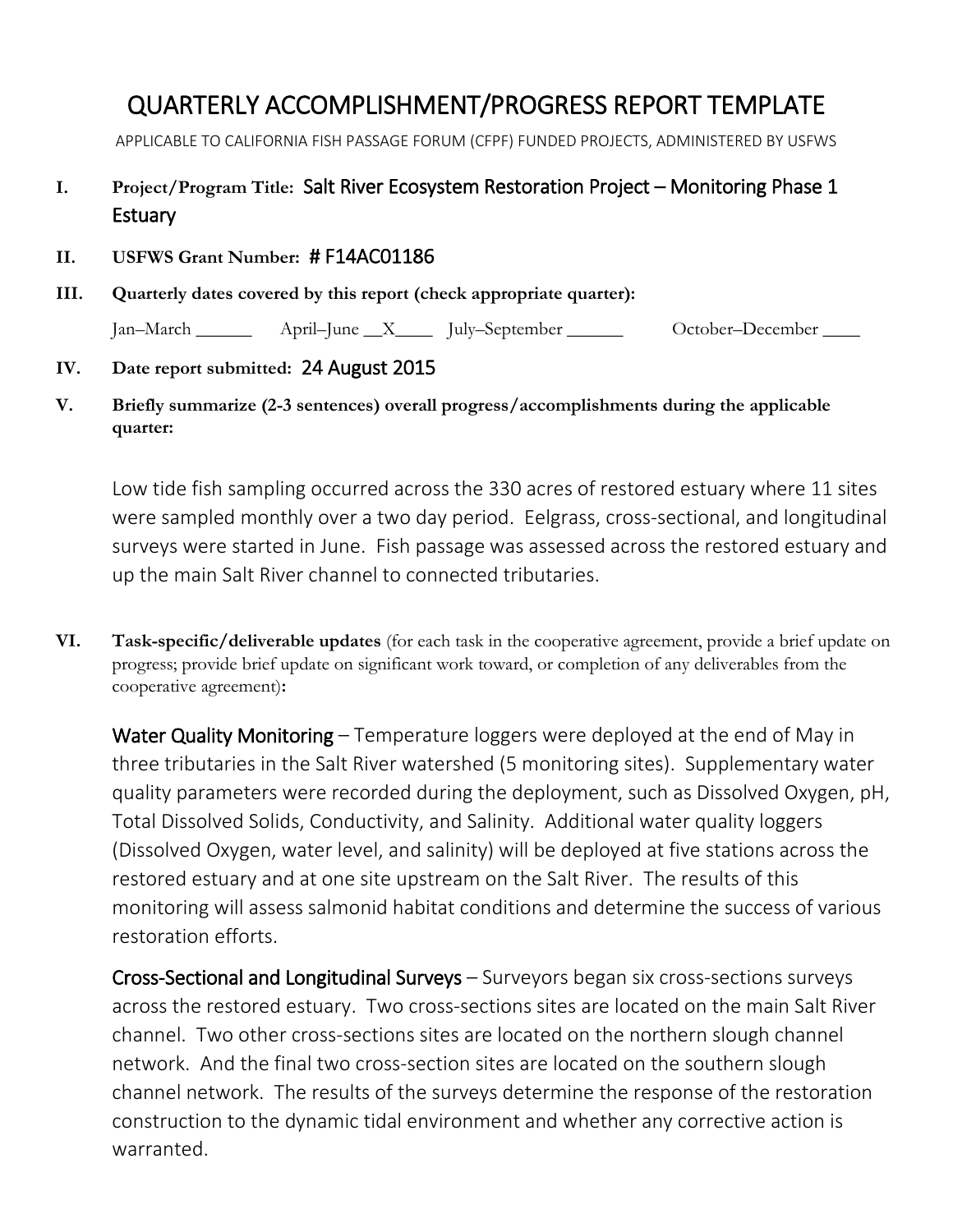Salmonid Surveys – In the funding proposal, it states fish surveys/sampling would take place at two sites twice a year. However, a fish sampling program was developed with the cooperation of CDFW, NOAA/NMFS, Ducks Unlimited, Humboldt State University, and the Humboldt County Resource Conservation District several months after the submitted proposal. The program has increased the number of sites to 11, where low tide sampling takes place once a month from March to July. In March and April, juvenile listed salmonids (Coho and Chinook) were sampled along with listed tidewater gobies. The ubiquitous three-spined stickel back, sculpin, and juvenile smelt were continuously found throughout the estuary. As the restoration stabilizes, it appears that additional marine species (bay pipefish, juvenile flatfish, herring, and gunnels) have begun to utilize the estuary than the previous year. Some of these species tended to be found in locations with eelgrass beds.

Sacramento Pike Minnow - The invasive, non-native, pike minnow are captured during fish sampling in the upper reaches of the Salt River where the water becomes more fresh and brackish. These fish are collected, enumerated, and euthanized.

Assess Fish Passage - Fish passage was assessed at specific sites along the Salt River (such as tributary confluences) in the spring at average high flows and at lower flows in June. No blockages or barriers were observed.

Eelgrass Surveys – In May and June, eelgrass surveys were started in the estuary restoration area. This is the second year of surveys and current results appear to show that the eelgrass recruitment coverage and extent criteria goals will be met.

### **VII. Any significant developments beyond those reported for specific tasks/deliverables:**

This past winter, NOAA/NMFS provided funding for winter fish monitoring sampling surveys. This effort replicates the established low tide spring and summer surveys but extended it to November through February, and added in high tide sampling surveys. This effort helps show how fish species utilize the restored estuary nearly throughout the year. Results from the surveys show continued use by juvenile salmonids along with other species not sampled during the spring or summer, such as long finned smelt.

#### **VIII. Any delays/issues that are impacting or may impact progress of the project:**

None.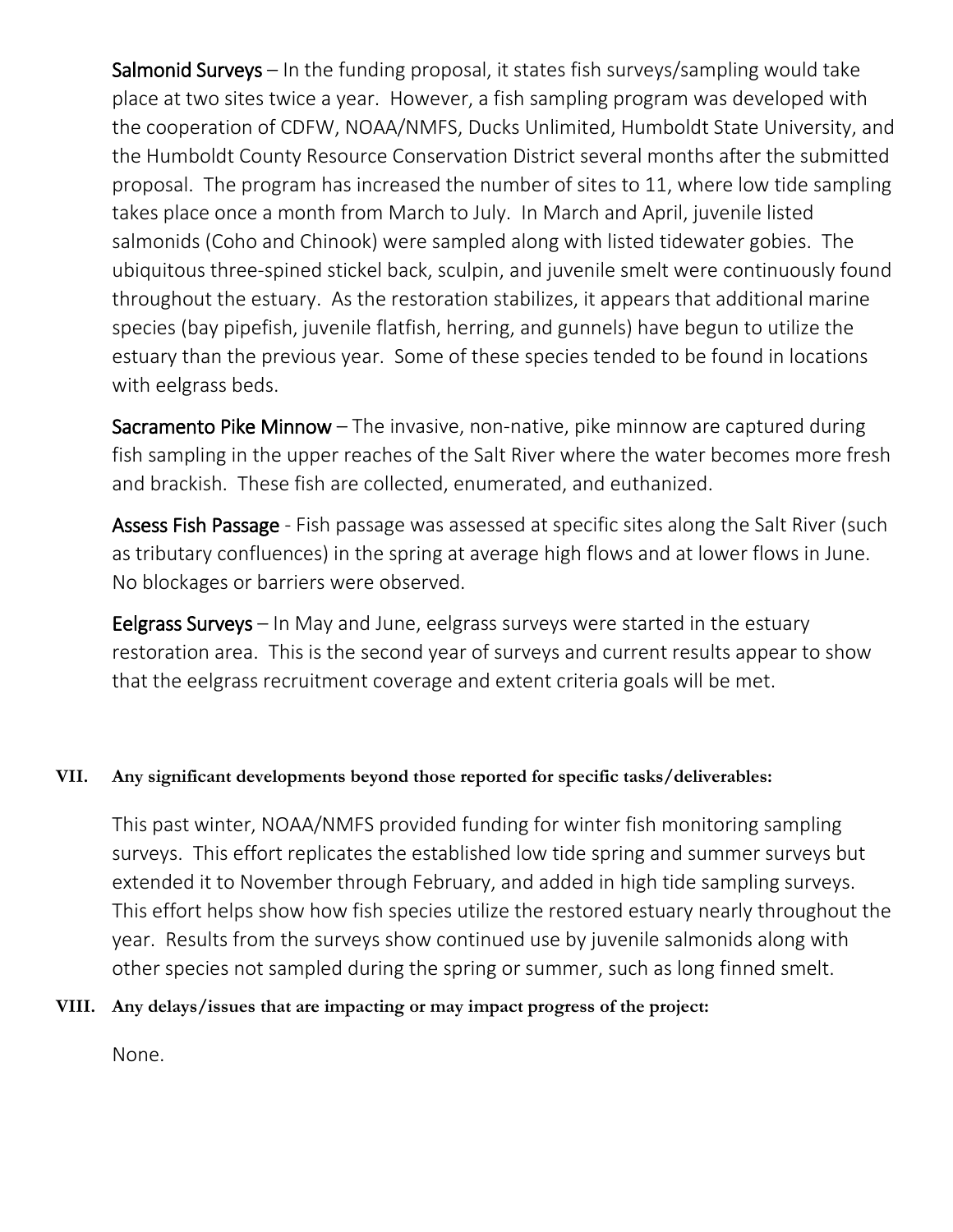IX. **Summary of invoices/charges to the agreement** (include amount and date of any invoices submitted for payment under the agreement, that occurred during the quarter. Optionally, include a summary of charges incurred during the quarter that will be invoiced during the next quarter)**:**

| Month | <b>Description</b>                                         | Amount  |
|-------|------------------------------------------------------------|---------|
|       | HCRCD Staff Time - Coordinating Eelgrass and Cross-Section |         |
| April | Consultants                                                | \$62.69 |

#### **Anticipated work in next quarter:**

July fish sampling surveys were performed. Hours and mileage will be invoiced. Water Quality loggers were deployed at five sites across the restored estuary in July. Maintenance of the loggers will occur in August and September. Hours and mileage will be invoiced.

| <b>Month</b> | <b>Description</b>                                                               | \$ Amount  |
|--------------|----------------------------------------------------------------------------------|------------|
| July         | HCRCD Staff Time - oversight, fish sampling surveys, water quality<br>monitoring | \$177.93   |
|              | Sean McAllister Subcontractor - Cross-Sectional Surveys                          | \$1,664.00 |
|              | Cole Parmer Water Quality Equipment Purchase                                     | \$132.59   |
|              |                                                                                  |            |
| August       | HCRCD Staff Time - oversight and water quality monitoring                        | unknown    |
|              | Mileage - Fish Sampling in June and July                                         | \$85.34    |

**X. Additional information** (include pictures, documents, presentations, or similar outputs that were developed during the quarter related to the project and a summary of any outreach activities or significant meetings):